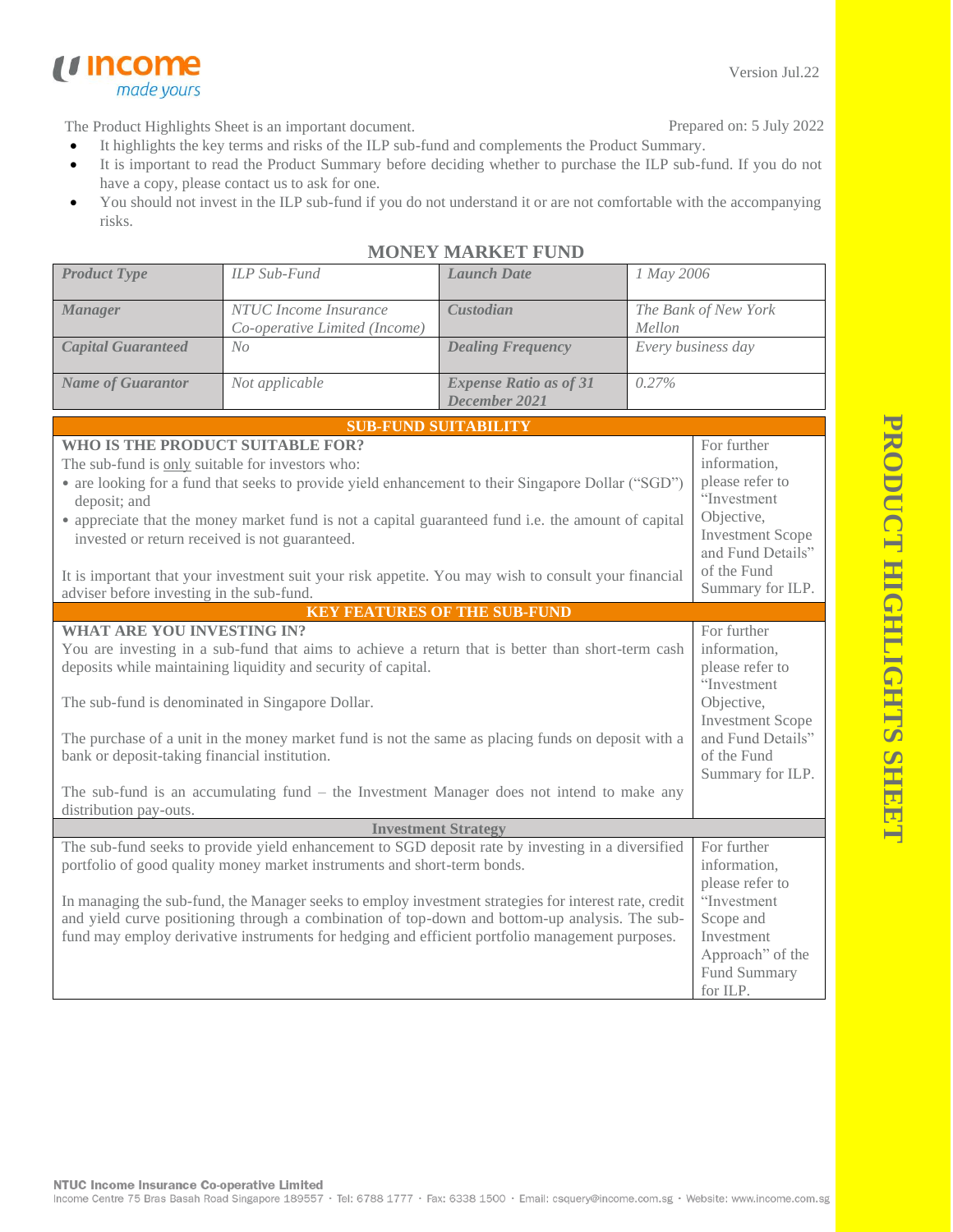

| <b>Parties Involved</b>                                                                                                                                                                                                                                                                                                                                                                                                                        |                                                  |  |  |
|------------------------------------------------------------------------------------------------------------------------------------------------------------------------------------------------------------------------------------------------------------------------------------------------------------------------------------------------------------------------------------------------------------------------------------------------|--------------------------------------------------|--|--|
| WHO ARE YOU INVESTING WITH?<br>NTUC Income Insurance Co-operative Limited is the Investment Manager of the sub-fund.                                                                                                                                                                                                                                                                                                                           | For further<br>information,                      |  |  |
| Fullerton Fund Management Company Ltd is the Sub-Investment Manager of the sub-fund.                                                                                                                                                                                                                                                                                                                                                           | please refer to<br>"Fund Manager"<br>of the Fund |  |  |
| The custodian of the sub-fund is The Bank of New York Mellon.                                                                                                                                                                                                                                                                                                                                                                                  | Summary for ILP.                                 |  |  |
| <b>KEY RISKS</b>                                                                                                                                                                                                                                                                                                                                                                                                                               |                                                  |  |  |
| <b>WHAT ARE THE KEY RISKS OF THIS INVESTMENT?</b><br>The sub-fund is not a capital guaranteed fund and do not guarantee the amount of capital invested.                                                                                                                                                                                                                                                                                        | For further<br>information,<br>please refer to   |  |  |
| Although the fund manager seeks to preserve the principal value, there is no assurance that the sub-<br>fund can fully meet its objective.                                                                                                                                                                                                                                                                                                     | "Risks" of the<br>Fund Summary<br>for ILP.       |  |  |
| The securities and instruments in which the sub-fund may invest are subject to market fluctuations<br>and other risks inherent in such investments and there can be no assurance that any appreciation in<br>value will occur.                                                                                                                                                                                                                 |                                                  |  |  |
| The risk factors may cause you to lose some or all of your investments. A description of the major<br>risks is provided below.                                                                                                                                                                                                                                                                                                                 |                                                  |  |  |
| <b>Market and Credit Risks</b>                                                                                                                                                                                                                                                                                                                                                                                                                 |                                                  |  |  |
| You are exposed to the following risks:                                                                                                                                                                                                                                                                                                                                                                                                        |                                                  |  |  |
| <b>Market Risks</b><br>Prices of the securities held by the sub-fund may go up or down, sometimes rapidly or unpredictably.<br>Securities may decline in value due to factors affecting securities markets generally or particular<br>industries.                                                                                                                                                                                              |                                                  |  |  |
| <b>Interest Rate Risks</b><br>The sub-fund's investment in debt securities may be subject to the risk of interest rate fluctuations<br>which may cause the price of debt securities to go up or down. In general, as nominal interest rates<br>rise, the value of fixed income securities is likely to fall.                                                                                                                                   |                                                  |  |  |
| <b>Credit Risks</b><br>Changes in the financial condition or credit standing of an issuer may negatively affect the sub-fund.<br>An issuer of fixed income securities may suffer adverse changes in its financial condition and unable<br>to pay the principal and/or interest on the instrument.                                                                                                                                              |                                                  |  |  |
| <b>Liquidity Risks</b>                                                                                                                                                                                                                                                                                                                                                                                                                         |                                                  |  |  |
| You are exposed to liquidity risks.<br>There is no secondary market for the sub-fund. All redemption requests should be made to the<br>Manager.                                                                                                                                                                                                                                                                                                |                                                  |  |  |
| <b>Product-Specific Risks</b>                                                                                                                                                                                                                                                                                                                                                                                                                  |                                                  |  |  |
| You are exposed to the following risks:                                                                                                                                                                                                                                                                                                                                                                                                        |                                                  |  |  |
| <b>Derivatives Risks</b><br>The sub-fund may invest in derivatives instruments including futures, options, forwards, swaps or<br>credit derivatives for purposes of hedging and/or efficient portfolio management. Derivatives involve<br>risks different from, and, in some cases, greater than, the risks presented by more traditional securities<br>investments. The usage of derivatives may negatively impact the value of the sub-fund. |                                                  |  |  |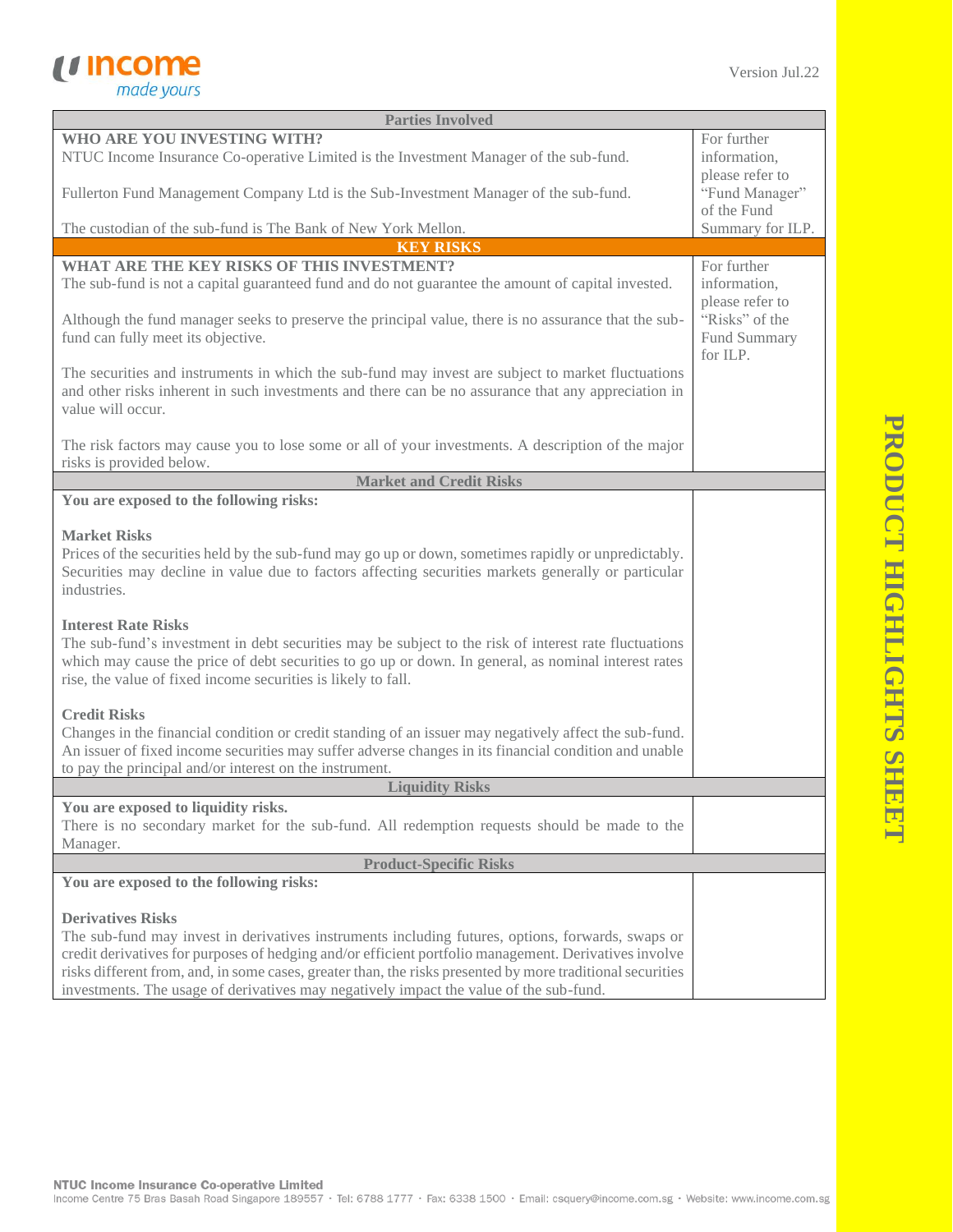## *<u>Income</u>*<br> *made yours*

| The global exposure of the sub-fund to financial derivatives or embedded financial derivatives will<br>be calculated using the commitment approach and in accordance with provisions of the Code on<br>Collective Investment Schemes. The Manager will ensure that the risk management and compliance<br>procedures are adequate and have been or will be implemented and that it has the necessary expertise                                                                                                                                                                                                                                                                                                                                                                                                                                                                                                                                                                                                                       |                                                                                                                                                |                                                        |
|-------------------------------------------------------------------------------------------------------------------------------------------------------------------------------------------------------------------------------------------------------------------------------------------------------------------------------------------------------------------------------------------------------------------------------------------------------------------------------------------------------------------------------------------------------------------------------------------------------------------------------------------------------------------------------------------------------------------------------------------------------------------------------------------------------------------------------------------------------------------------------------------------------------------------------------------------------------------------------------------------------------------------------------|------------------------------------------------------------------------------------------------------------------------------------------------|--------------------------------------------------------|
|                                                                                                                                                                                                                                                                                                                                                                                                                                                                                                                                                                                                                                                                                                                                                                                                                                                                                                                                                                                                                                     | to manage the risks relating to the use of financial derivatives.                                                                              |                                                        |
|                                                                                                                                                                                                                                                                                                                                                                                                                                                                                                                                                                                                                                                                                                                                                                                                                                                                                                                                                                                                                                     | <b>FEES AND CHARGES</b>                                                                                                                        |                                                        |
|                                                                                                                                                                                                                                                                                                                                                                                                                                                                                                                                                                                                                                                                                                                                                                                                                                                                                                                                                                                                                                     | WHAT ARE THE FEES AND CHARGES OF THIS INVESTMENT?                                                                                              | For further                                            |
| Payable directly by you<br>You will need to pay the following fees and charges as a percentage of your gross investment sum:                                                                                                                                                                                                                                                                                                                                                                                                                                                                                                                                                                                                                                                                                                                                                                                                                                                                                                        | information,<br>please refer to<br>"Fees and<br>Charges" in                                                                                    |                                                        |
| Premium<br>Charge                                                                                                                                                                                                                                                                                                                                                                                                                                                                                                                                                                                                                                                                                                                                                                                                                                                                                                                                                                                                                   | Premium charge may apply. Please refer to the fees and charges in the Product<br>Summary of the applicable ILP for details.                    | section 4 of the<br><b>Product Summary</b><br>for ILP. |
| Policy Fee                                                                                                                                                                                                                                                                                                                                                                                                                                                                                                                                                                                                                                                                                                                                                                                                                                                                                                                                                                                                                          | Policy fee may apply. Please refer to the fees and charges in the Product<br>Summary of the applicable ILP for details.                        |                                                        |
| Switching<br>Fee                                                                                                                                                                                                                                                                                                                                                                                                                                                                                                                                                                                                                                                                                                                                                                                                                                                                                                                                                                                                                    | We currently don't charge for fund switches. Please refer to the fees and charges<br>in the Product Summary of the applicable ILP for details. |                                                        |
| Surrender<br>Charge                                                                                                                                                                                                                                                                                                                                                                                                                                                                                                                                                                                                                                                                                                                                                                                                                                                                                                                                                                                                                 | Surrender charge may apply. Please refer to the fees and charges in the Product<br>Summary of the applicable ILP for details.                  |                                                        |
| There may be other fees and charges imposed at the investment-linked product level. Please refer to<br>the Product Summary of applicable ILP which you have purchased or intend to purchase for details.<br>Payable by the ILP sub-fund from invested proceeds<br>The sub-fund will pay the following fees and charges to the Manager and other parties:<br>0.25% per annum. The Annual Management Fee is not guaranteed and may be<br>Annual<br>reviewed from time to time. However, it shall not exceed 2.0% of the sub-fund<br>Management<br>balance at any point of time.<br>Fee<br>VALUATIONS AND EXITING FROM THIS INVESTMENT                                                                                                                                                                                                                                                                                                                                                                                                 |                                                                                                                                                |                                                        |
|                                                                                                                                                                                                                                                                                                                                                                                                                                                                                                                                                                                                                                                                                                                                                                                                                                                                                                                                                                                                                                     | <b>HOW OFTEN ARE VALUATIONS AVAILABLE?</b>                                                                                                     | For further                                            |
| The sub-fund is valued daily on an offer/bid basis. All transactions for ILP are based on forward<br>pricing. The prices are updated on the website of Income on each business day.                                                                                                                                                                                                                                                                                                                                                                                                                                                                                                                                                                                                                                                                                                                                                                                                                                                 | information,<br>please refer to<br>"Subscription of                                                                                            |                                                        |
| HOW CAN YOU EXIT FROM THIS INVESTMENT AND WHAT ARE THE RISKS AND<br>Units" and<br>"Redemption of<br><b>COSTS IN DOING SO?</b><br>Units" in section 5<br>You can exit the sub-fund at any time by informing the insurer, either directly or through the financial<br>and 6 of the<br>adviser from whom you purchased the sub-fund.<br>If you do so within the cancellation period of 14 days from time of purchase, you may do so without<br>Product Summary<br>incurring the sales charge and fees stated above. However, you will have to take the risk for any<br>for ILP.<br>price changes in the NAV of the sub-fund since you purchased it.<br>You will receive the sale proceeds within 7 business days from the time the insurer receives your<br>request to exit from the sub-fund.<br>Your exit price is determined as follows:<br>If you submit the redemption order before 3 pm on a business day, you will be paid a bid price<br>1.<br>based on the net asset value of the sub-fund at the close of that business day. |                                                                                                                                                |                                                        |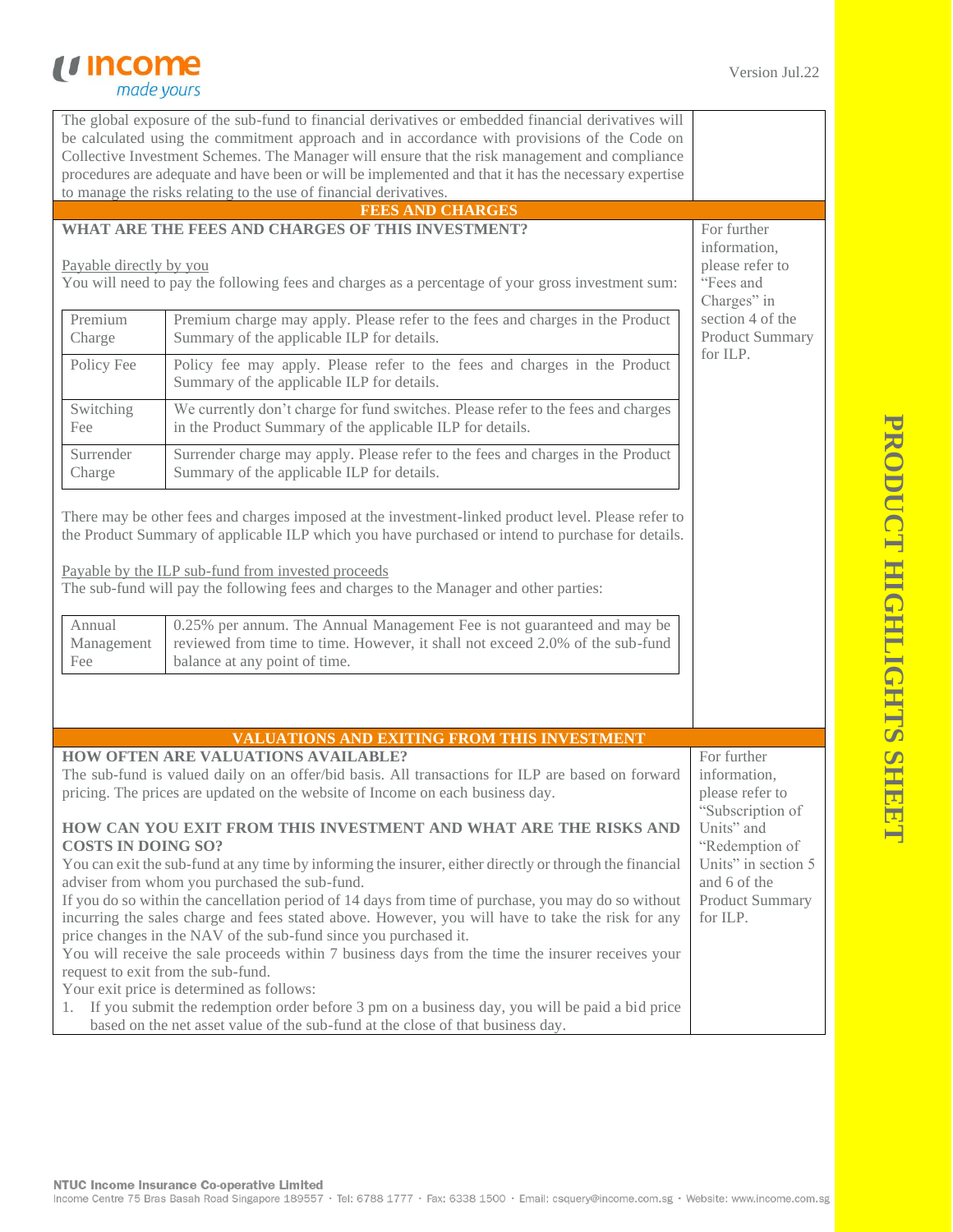## *<u>Income</u>*<br> *made yours*

| 2. If you submit the redemption order after 3 pm, you will be paid a price bid based on the net<br>asset value at the close of the next business day.                                                                                                         |                                                     |   |                            |          |                                                                                                     |  |
|---------------------------------------------------------------------------------------------------------------------------------------------------------------------------------------------------------------------------------------------------------------|-----------------------------------------------------|---|----------------------------|----------|-----------------------------------------------------------------------------------------------------|--|
| The sale proceeds that you will receive will be the exit price multiplied by the number of units sold,<br>less any charges as stated in the terms of the ILP, if applicable.<br>An example, assuming that redemption charge is not applicable, is as follows: |                                                     |   |                            |          |                                                                                                     |  |
|                                                                                                                                                                                                                                                               | Exit price                                          | X | Number of units sold $=$   |          | <b>Gross Sale Proceeds</b>                                                                          |  |
|                                                                                                                                                                                                                                                               | S\$1.250                                            | X | 1,000                      | $\equiv$ | S\$1,250                                                                                            |  |
|                                                                                                                                                                                                                                                               | <b>Gross Sale Proceeds</b>                          |   | <b>Redemption Charge</b>   | $=$      | <b>Net Sale Proceeds</b>                                                                            |  |
|                                                                                                                                                                                                                                                               | S\$1,250                                            |   | S\$0.00                    | $\equiv$ | S\$1,250                                                                                            |  |
|                                                                                                                                                                                                                                                               | to the Product Summary of the ILP for more details. |   |                            |          | Depending on the ILP that you are investing in, a redemption charge may be applicable. Please refer |  |
|                                                                                                                                                                                                                                                               |                                                     |   | <b>CONTACT INFORMATION</b> |          |                                                                                                     |  |
|                                                                                                                                                                                                                                                               | HOW DO YOU CONTACT US?                              |   |                            |          |                                                                                                     |  |
| More information on the sub-fund could be obtained from the following website:                                                                                                                                                                                |                                                     |   |                            |          |                                                                                                     |  |
| www.income.com.sg/fund/coopprices.asp                                                                                                                                                                                                                         |                                                     |   |                            |          |                                                                                                     |  |
| Alternatively, you may contact our Customer Service Officers at 6788 1122 / 6788 1777 or email                                                                                                                                                                |                                                     |   |                            |          |                                                                                                     |  |
| us at csquery@income.com.sg for more information.                                                                                                                                                                                                             |                                                     |   |                            |          |                                                                                                     |  |